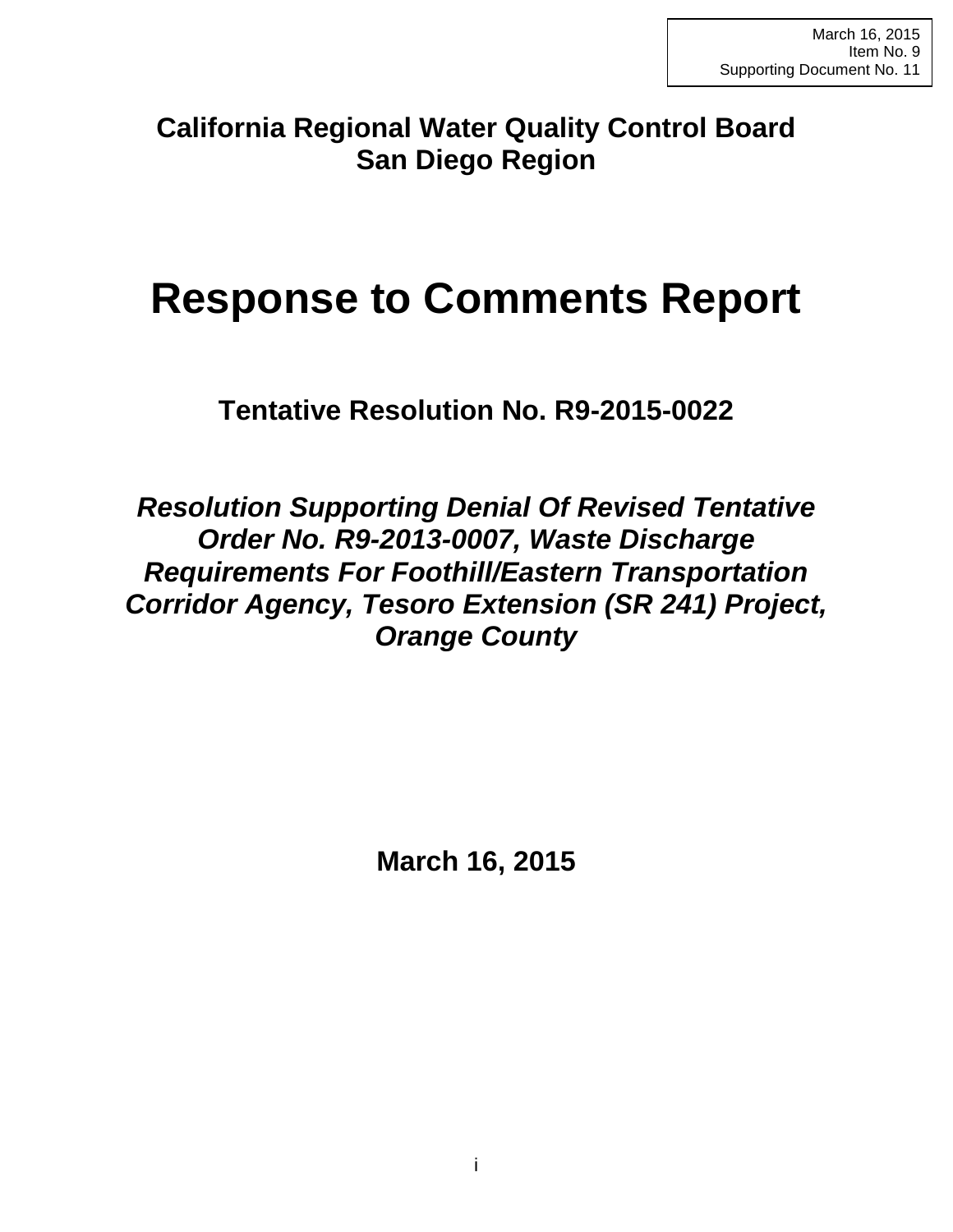#### **CALIFORNIA REGIONAL WATER QUALITY CONTROL BOARD SAN DIEGO REGION** 2375 Northside Drive, Suite 100, San Diego, California 92108

Phone • (619) 516-1990 • Fax (619) 516-1994 http://www.waterboards.ca.gov/sandiego

Documents are available at:<http://www.waterboards.ca.gov/sandiego>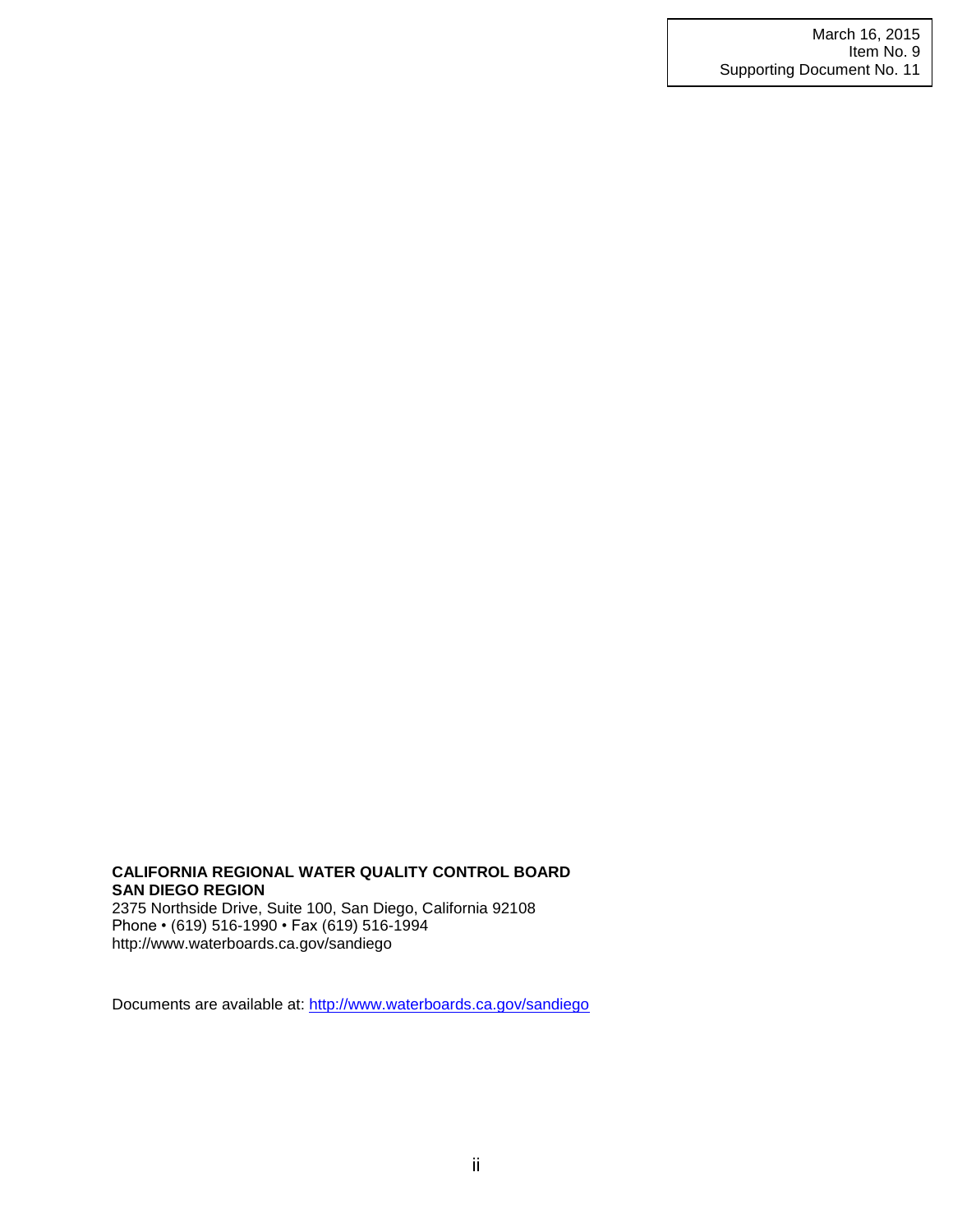## **California Regional Water Quality Control Board San Diego Region**

Henry Abarbanel, *Chair* Gary Strawn, *Vice Chair* Eric Anderson Tomás Morales Stefanie Warren Betty Olsen Vacant

David W. Gibson*, Executive Officer* James Smith*, Assistant Executive Officer*

Nathan Jacobson*, Staff Counsel, Office of Chief Counsel*

This report was prepared under the direction of

David T. Barker*, P.E., Supervising Water Resource Control Engineer, Surface Water Basins Branch* Kelly K. Dorsey, P.G., *Senior Engineering Geologist, Wetland and Riparian Protection Unit*

By

Darren Bradford*, Environmental Scientist*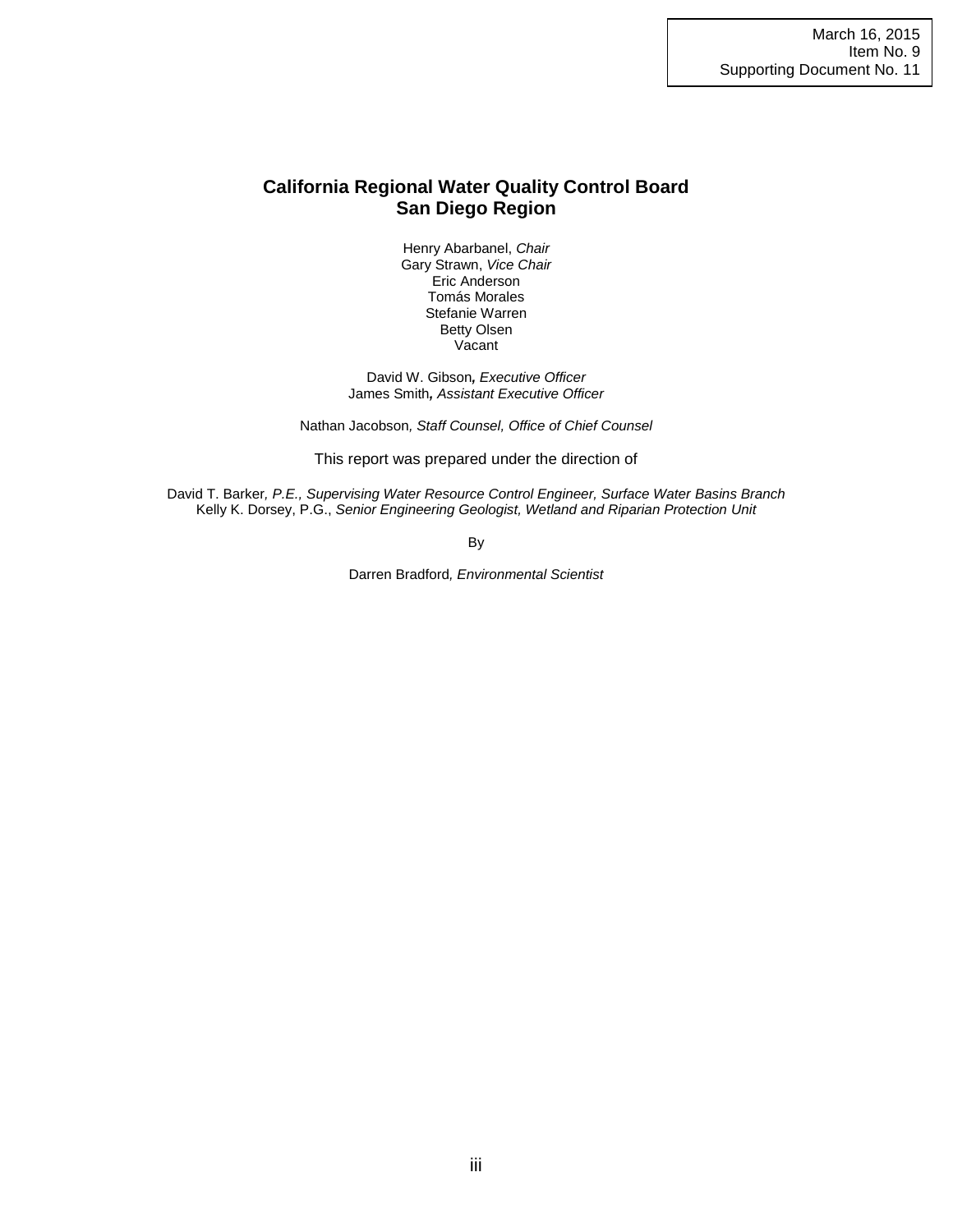*This Page Intentionally Left Blank*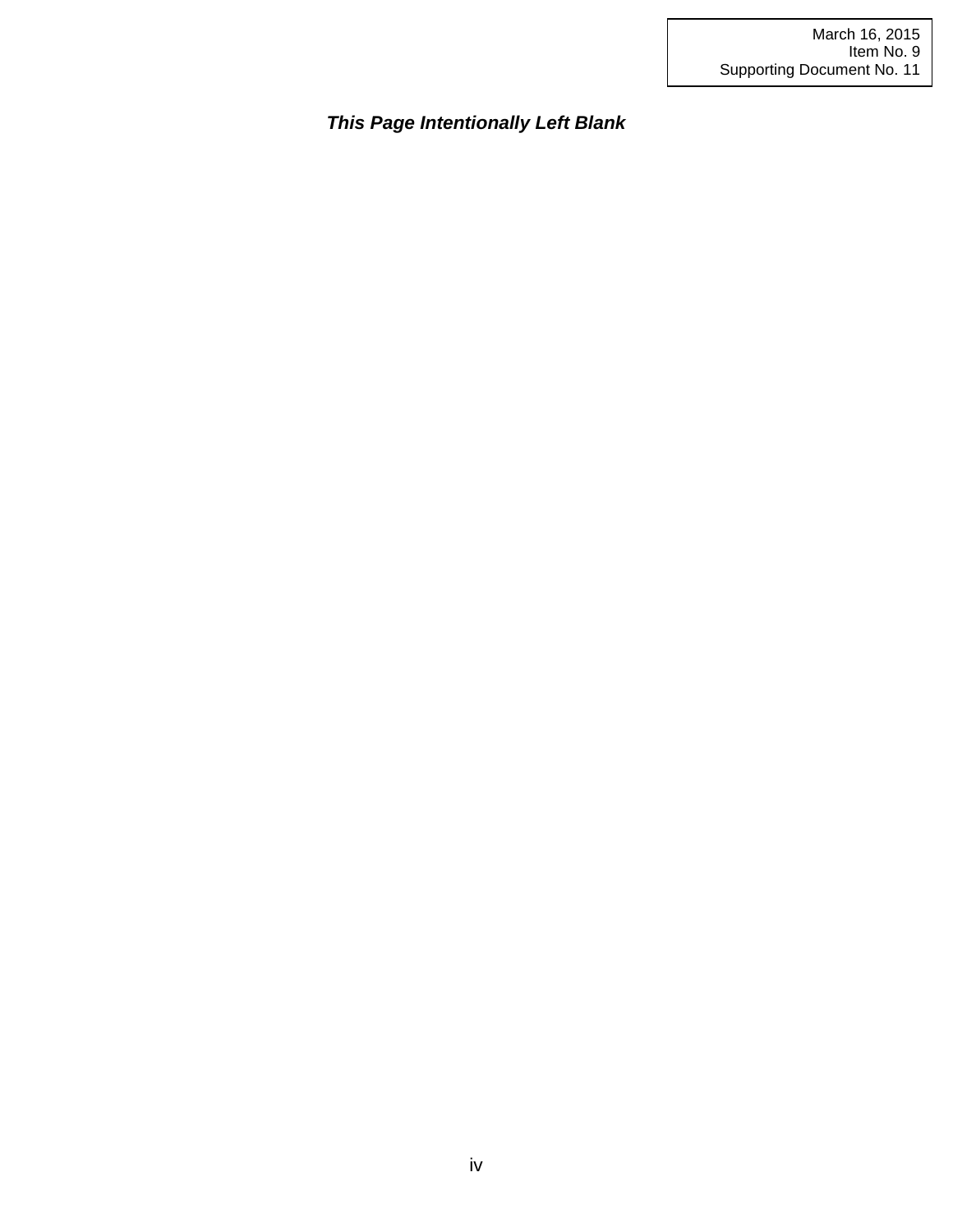## **Introduction**

The California Regional Water Quality Control Board, San Diego Region (San Diego Water Board) has prepared this Response to Comments Report on Tentative Resolution No. R9-2015- 0022, *Resolution Supporting Denial of Revised Tentative Order No. R9-2013-0007, Waste Discharge Requirements for Foothill/Eastern Transportation Corridor Agency, Tesoro Extension (SR 241) Project, Orange County* (Tentative Resolution). The Tentative Resolution was available for public review and comment for 14 days, with the comment period ending on February 18, 2015.

| Page No. |
|----------|
| 2        |
| 5        |
| 6        |
| 6        |
|          |
| 8        |
| 8        |
| 9        |
| 9        |
| 9        |
|          |

### **Comments and Responses**

The written comments and staff responses are in the table that follows. The comments are organized according to the person that made the comment and some comments have been summarized. Complete copies of comments received have been provided as part of the agenda package for the Tentative Resolution Board item.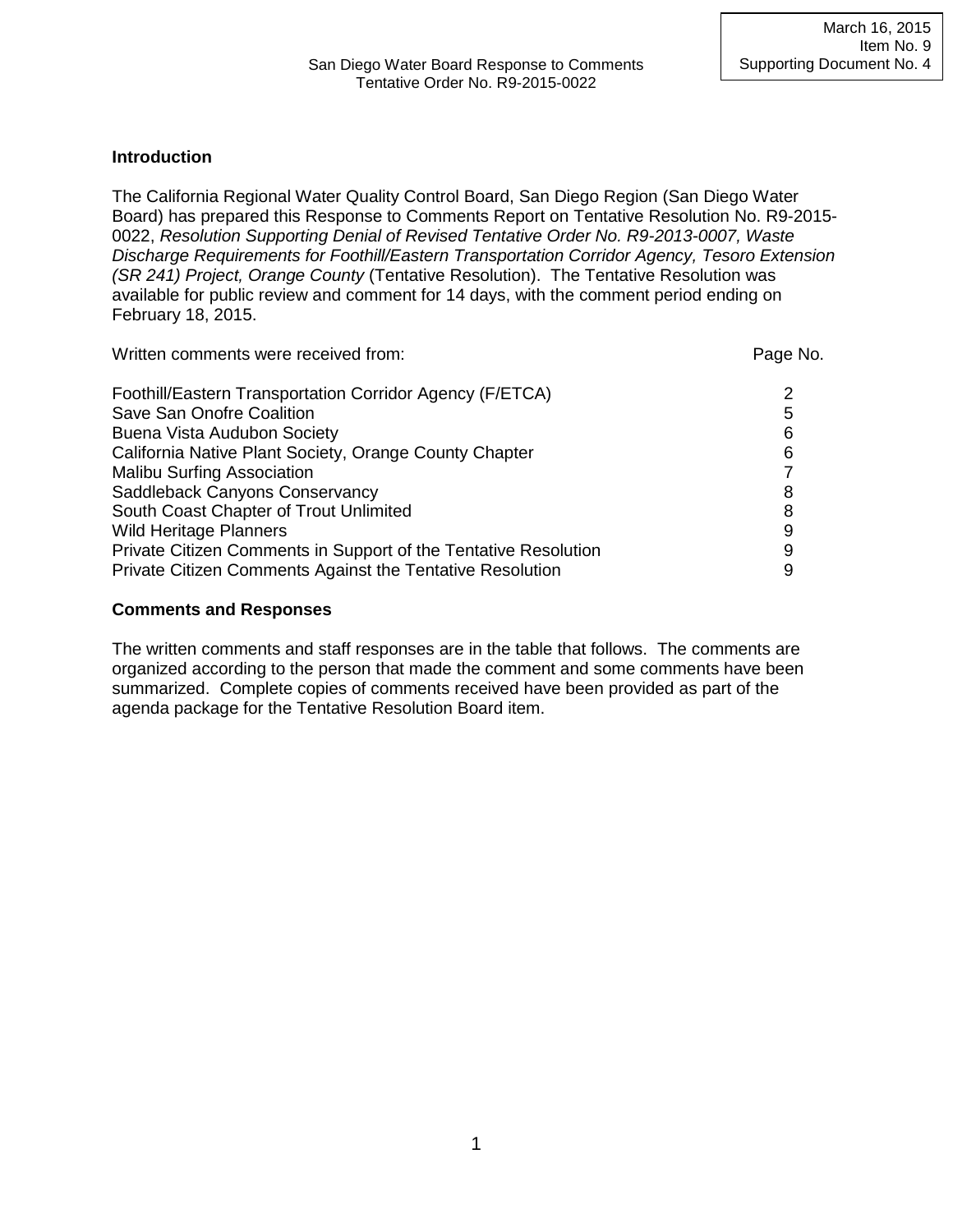| No. |                                                                                                                                                                                                                                                                                                                                                                                                                                                                                                                                                                                                                                                                 |                                                                                                                                                                                                                                                                                                                                                                                                                                                                                                                                                                                                                                                                                                                                                                                                                                 |                                                                              |
|-----|-----------------------------------------------------------------------------------------------------------------------------------------------------------------------------------------------------------------------------------------------------------------------------------------------------------------------------------------------------------------------------------------------------------------------------------------------------------------------------------------------------------------------------------------------------------------------------------------------------------------------------------------------------------------|---------------------------------------------------------------------------------------------------------------------------------------------------------------------------------------------------------------------------------------------------------------------------------------------------------------------------------------------------------------------------------------------------------------------------------------------------------------------------------------------------------------------------------------------------------------------------------------------------------------------------------------------------------------------------------------------------------------------------------------------------------------------------------------------------------------------------------|------------------------------------------------------------------------------|
|     | <b>Comment</b>                                                                                                                                                                                                                                                                                                                                                                                                                                                                                                                                                                                                                                                  | <b>Response</b>                                                                                                                                                                                                                                                                                                                                                                                                                                                                                                                                                                                                                                                                                                                                                                                                                 | <b>Action Taken</b>                                                          |
|     |                                                                                                                                                                                                                                                                                                                                                                                                                                                                                                                                                                                                                                                                 | <b>Foothill/Eastern Transportation Corridor Agency (F/ETCA)</b>                                                                                                                                                                                                                                                                                                                                                                                                                                                                                                                                                                                                                                                                                                                                                                 |                                                                              |
|     | As for our review of the Tentative Resolution, it does not<br>appear to reflect the State Board's Order adopted at its<br>September 23, 2014 hearing. The State Board's Order<br>requires the Regional Board to adopt "detailed findings"<br>explaining "why the regional board would be limited in its<br>ability to exercise it full authority in the future" to restrict<br>Board Order No. WQ-2014-0154, at p. 11.)                                                                                                                                                                                                                                         | State Water Board Order WQ-2014-0154 requires the San Diego Water No changes to the<br>Board to explain the factual and legal basis for its decision to deny<br>Revised Tentative Order R9-2013-0007. The Tentative Resolution<br>supplies the necessary findings to comply with the State Water Board's here.<br>Order, Government Code section 11425.50, and bridges "the analytical<br>gap between raw evidence and the ultimate decision or order."<br>future discharges from future extensions of SR 241. (State)(Topanga Assn. for a Scenic Community v. County of Los Angeles<br>(1974) 11 Cal. 3d. 506, 515.) The Tentative Resolution explains the<br>basis for the San Diego Water Board's decision, the legal authorities it<br>relies on, and the evidence in the administrative record to support its<br>decision. | <b>Tentative Resolution</b><br>have been made                                |
| 2.  | Additionally, there is no evidence in the record to support<br>a finding that the Regional Board's authority to restrict<br>future discharges would be limited. As the Tentative<br>Resolution concedes, any future extension of SR 241<br>south of Cow Camp Road would cross waters of the State<br>-- thus providing the Regional Board with extensive<br>authority to restrict future discharges. Because it is<br>uncontested that Regional Board would have authority<br>over future extensions of SR 241, the Regional Board<br>should not adopt the Tentative Resolution as this would<br>go against the direction provided in the State Board<br>Order. | Please see response to Comment No. 1 above. In the Tentative<br>Resolution the San Diego Water Board has cited the specific evidence<br>in the administrative record that supports its decision. Please see<br>Paragraphs 31 and 32 for the detailed findings that support the Board's here.<br>position that by approving Revised Tentative Order No. R9-2013-0007,<br>it would be limiting its authority to restrict future discharges associated<br>with the SR 241 Project.                                                                                                                                                                                                                                                                                                                                                 | No changes to the<br><b>Tentative Resolution</b><br>have been made           |
| β.  | To eliminate any doubt that the TCA agrees that the<br>Regional Board has authority to restrict any discharges<br>associated with future extensions of State Route 241, on<br>January 20, 2015, TCA delivered an executed agreement<br>to Regional Board staff that stated the following<br>(Stipulation to Full Authority of Regional Water Quality<br>Control Board Regarding Extension of State Route 241                                                                                                                                                                                                                                                    | The San Diego Water Board may exercise all authorities provided by<br>the Porter Cologne Water Quality Control Act. Among the Board's<br>authorities is the issuance of waste discharge requirements and Clean<br>Water Act section 401 certifications to persons discharging waste that<br>could affect the quality of waters of the state. (Water Code sections<br>13160, 13260, 13263.) The Board is obligated to protect beneficial<br>uses and water quality within the San Diego Region, the exercise of                                                                                                                                                                                                                                                                                                                  | No changes to the<br><b>Tentative Resolution</b><br>Ihave been made<br>here. |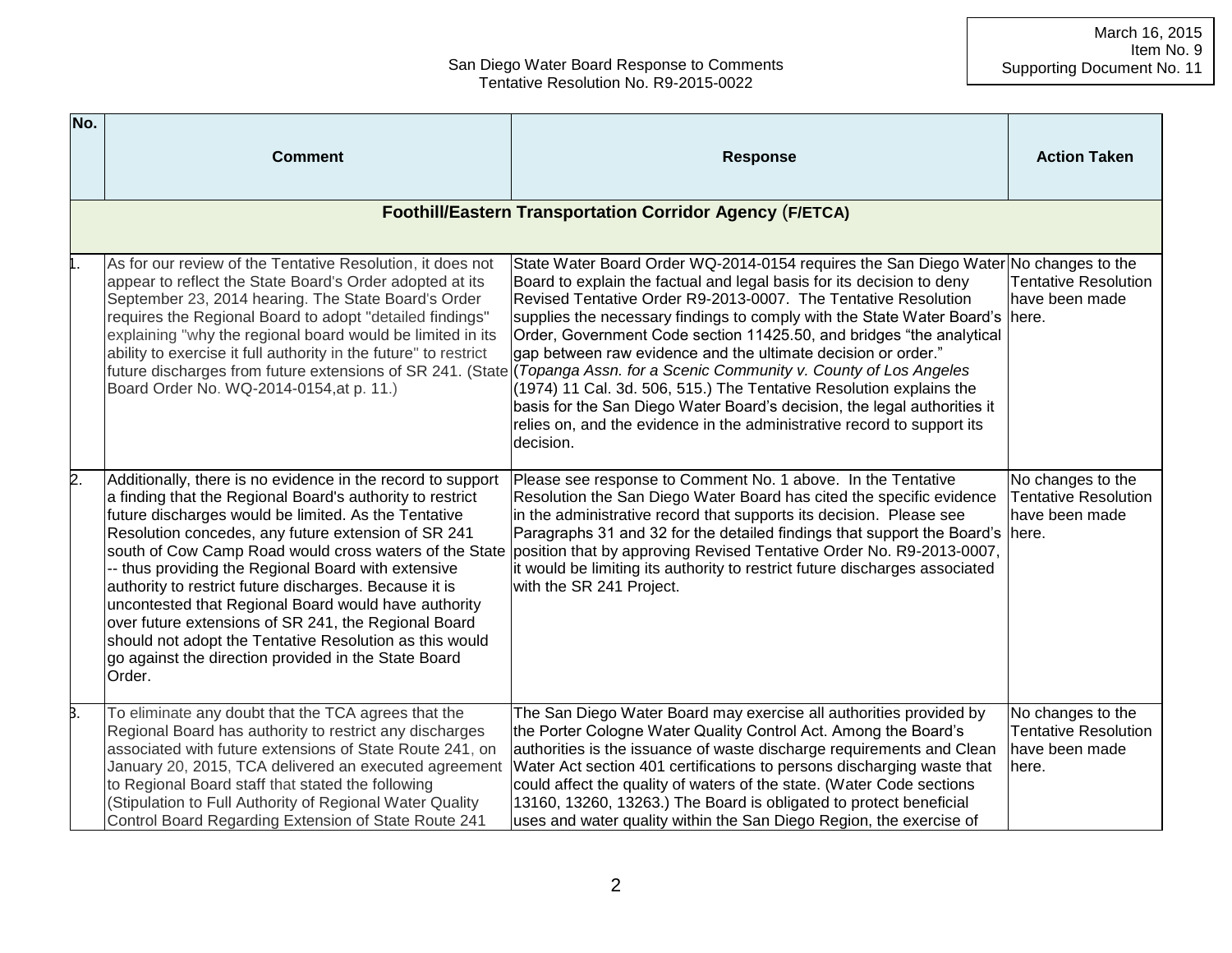| No. | <b>Comment</b>                                                                                                                                                                                                                                                                                                                                                                                                                                                                                                                                                                                                                                                                                                                                                                                                                                                                                                                                                                                                                       | <b>Response</b>                                                                                                                                                                                                                                                                                                                                                                                                                                                                                                                                                                                                                                                                                                                                                                                                                                                                                                                                                                                                                                                                                                                                               | <b>Action Taken</b>                                    |
|-----|--------------------------------------------------------------------------------------------------------------------------------------------------------------------------------------------------------------------------------------------------------------------------------------------------------------------------------------------------------------------------------------------------------------------------------------------------------------------------------------------------------------------------------------------------------------------------------------------------------------------------------------------------------------------------------------------------------------------------------------------------------------------------------------------------------------------------------------------------------------------------------------------------------------------------------------------------------------------------------------------------------------------------------------|---------------------------------------------------------------------------------------------------------------------------------------------------------------------------------------------------------------------------------------------------------------------------------------------------------------------------------------------------------------------------------------------------------------------------------------------------------------------------------------------------------------------------------------------------------------------------------------------------------------------------------------------------------------------------------------------------------------------------------------------------------------------------------------------------------------------------------------------------------------------------------------------------------------------------------------------------------------------------------------------------------------------------------------------------------------------------------------------------------------------------------------------------------------|--------------------------------------------------------|
|     | (January 15, 2015) [Attachment 1] that provides: "The<br>Agency stipulates and agrees that the Regional Board has with TCA.<br>full authority pursuant to section 401 of the Federal Water<br>Pollution Control Act, and California law (including but not<br>limited to California Water Code section 13263), to<br>prohibit or otherwise restrict future discharges or other<br>impacts to Waters of the State from the construction or<br>operation of State Route 241 south of Cow Camp Road."<br>On February 3, 2015, TCA's counsel discussed the<br>Stipulation with Regional Board counsel Nathan<br>Jacobsen. Mr. Jacobsen informed TCA counsel the<br>Stipulation was not required because the Regional Board<br>already had the full authority to restrict discharges to<br>waters of the state of future extensions of SR 241. The<br>statement by Regional Board counsel constitutes an<br>acknowledgement of the obvious - the Regional Board is<br>unable to support the finding required by the State Board<br>Order. | such authority is not predicated on entering into a stipulated agreement                                                                                                                                                                                                                                                                                                                                                                                                                                                                                                                                                                                                                                                                                                                                                                                                                                                                                                                                                                                                                                                                                      |                                                        |
| 4.  | the June 2013 denial of our WDR, the Regional Board<br>Mission Viejo's "Ranch Plan." As permitted, the<br>development of PA 2 included mass grading (Attachment<br>2) that eliminated certain waters of the state. These same<br>waters were included in the Tesoro Extension's WDR<br>grading that was authorized by the Regional Board, the<br>already minimal impacts of the Tesoro Extension (0.40<br>acre) on waters of the state have been reduced to 0.29<br>acre. The Regional Board's approval of the mass grading,<br>and the resulting reduction in the water quality impacts<br>associated with the Tesoro Extension, is significant new<br>evidence that should be considered by the Regional<br>Board. TCA staff discussed this reduced impact during a                                                                                                                                                                                                                                                                | In addition to the submitted stipulation, and subsequent to The San Diego Water Board closed the evidentiary hearing for Revised No changes to the<br>Tentative Order R9-2013-0007 at the close of public testimony on June<br>authorized the grading of Planning Area (PA) 2 of Rancho (19, 2013. State Water Board Order 2014-0154 does not require the<br>San Diego Water Board to conduct further evidentiary hearings<br>regarding the issuance or denial of waste discharge requirements for<br>the Tesoro Extension. The Tentative Resolution is based entirely on<br>evidence that was in the record at the close of the public hearing on<br>application and calculated as an impact. As a result of the June 19, 2013. The Notice of Availability for Tentative Resolution No.<br>R9-2015-0022 issued on February 4, 2015 states, "Comments must be<br>limited to the findings of the Tentative Resolution, additional evidence<br>related to Order No. R9-2013-0007 will not be accepted." The San<br>Diego Water Board, consistent with past practice, will allow comment<br>from interested parties on the findings of the Tentative Resolution. | <b>Tentative Resolution</b><br>have been made<br>here. |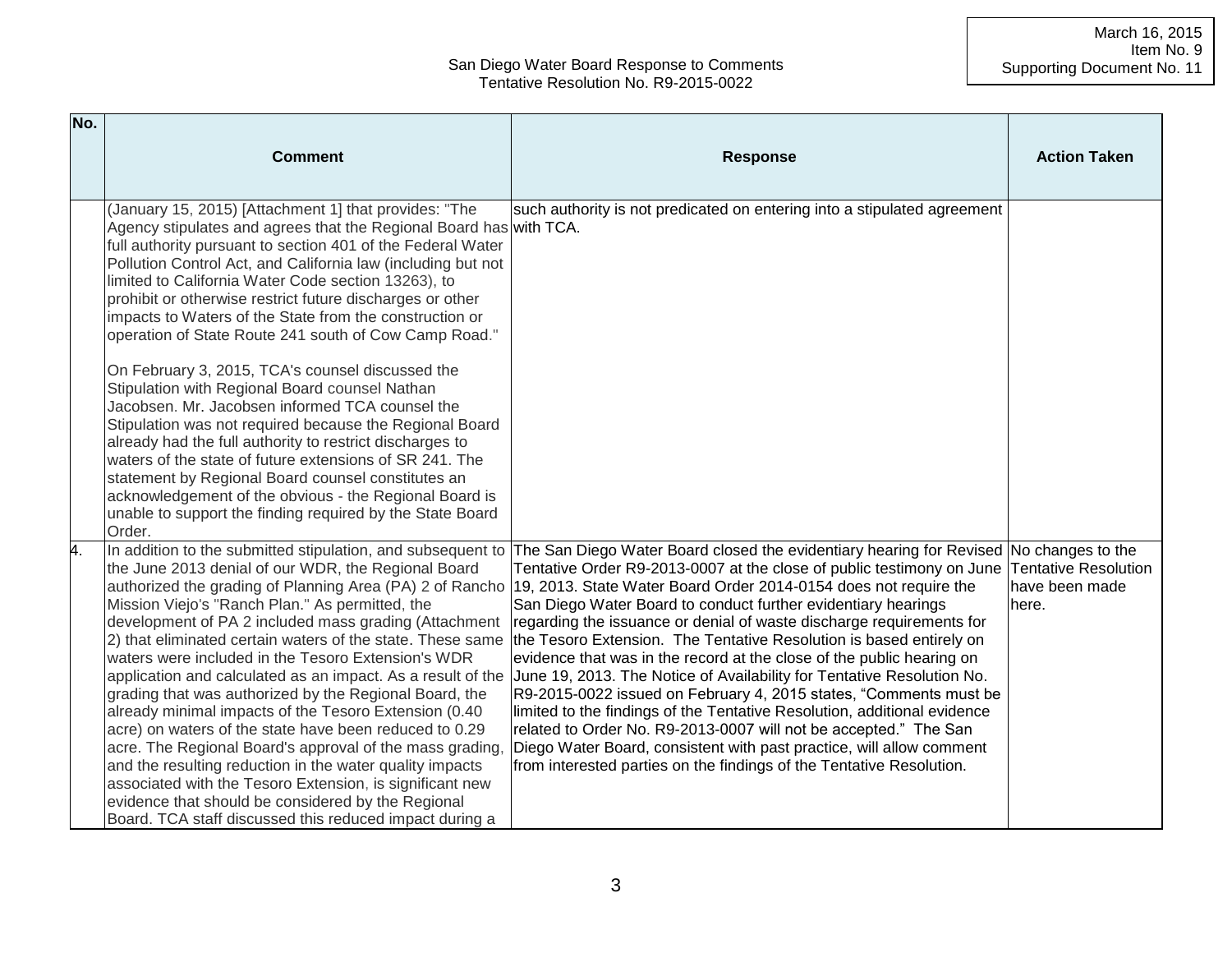| No. | <b>Comment</b>                                                                                                                                                                                                                                                                                                                                                                                                                                                                                                                                                                                                                                                                                                                                                                                                                                                                                                                                                                                                         | <b>Response</b>                                                                                                                                                                                                                                                                                                                                                                                                                                                                                                                                                                                                                                                                                                                                                    | <b>Action Taken</b>                           |
|-----|------------------------------------------------------------------------------------------------------------------------------------------------------------------------------------------------------------------------------------------------------------------------------------------------------------------------------------------------------------------------------------------------------------------------------------------------------------------------------------------------------------------------------------------------------------------------------------------------------------------------------------------------------------------------------------------------------------------------------------------------------------------------------------------------------------------------------------------------------------------------------------------------------------------------------------------------------------------------------------------------------------------------|--------------------------------------------------------------------------------------------------------------------------------------------------------------------------------------------------------------------------------------------------------------------------------------------------------------------------------------------------------------------------------------------------------------------------------------------------------------------------------------------------------------------------------------------------------------------------------------------------------------------------------------------------------------------------------------------------------------------------------------------------------------------|-----------------------------------------------|
|     | meeting with Regional Board staff on November 13, 2014,<br>and requested an opportunity to present this important<br>new evidence to the Regional Board. The Regional Board<br>staff, however, advised the TCA that the Regional Board<br>would not allow the introduction of any new evidence as<br>part of the Board's consideration of the Tentative<br>Resolution. It is unclear to TCA why the Regional Board<br>would not want to consider this important new evidence<br>prior to making a decision on the Tentative Resolution.<br>While the Regional Board has prohibited the TCA from<br>introducing any new evidence, it has invited the public to<br>submit comments without restriction. This highly irregular<br>and unfair procedure raises fundamental questions of due<br>process.                                                                                                                                                                                                                    |                                                                                                                                                                                                                                                                                                                                                                                                                                                                                                                                                                                                                                                                                                                                                                    |                                               |
|     | In addition to the impact this Tentative Resolution would<br>have on the Tesoro Extension, it would also set a<br>dangerous precedent for infrastructure projects<br>throughout the state.<br>The State Board's Order clearly states that in "most<br>cases" regional boards may issue WDRs for the current<br>until the point in time that those discharges are actually<br>proposed." (State Board Order, p. 10.)<br>The State Board provided assurances to the<br>transportation agencies that regional boards may not deny<br>a WDR for a proposed phase because of potential<br>impacts of subsequent phases, unless the regional board<br>adopted findings that it would not have the full authority to<br>restrict water quality impacts of future phases. By failing to<br>adopt the express finding required by the State Board<br>Order, the Tentative Resolution ignores the assurances<br>made to the transportation agencies by the State Board<br>and creates the potential for enormous adverse impacts | State Water Board Order 2014-0154 is a precedential order. The Order No changes to the<br>provides that regional water boards may issue waste discharge<br>requirements (WDRs) for the current phase of a phased project. The<br>Order also states that in some instances a regional water board may be here.<br>justified in declining to issue WDRs for the current phase of such a<br>project. The San Diego Water Board's decision to deny Revised<br>Tentative Order No. R9-2013-0007 is based on the evidence before the<br>project and "defer issuance of WDRs for future discharges Board in this matter. It is not a decision that will have any bearing on<br>infrastructure projects throughout the state or the California High Speed<br>Rail project. | <b>Tentative Resolution</b><br>have been made |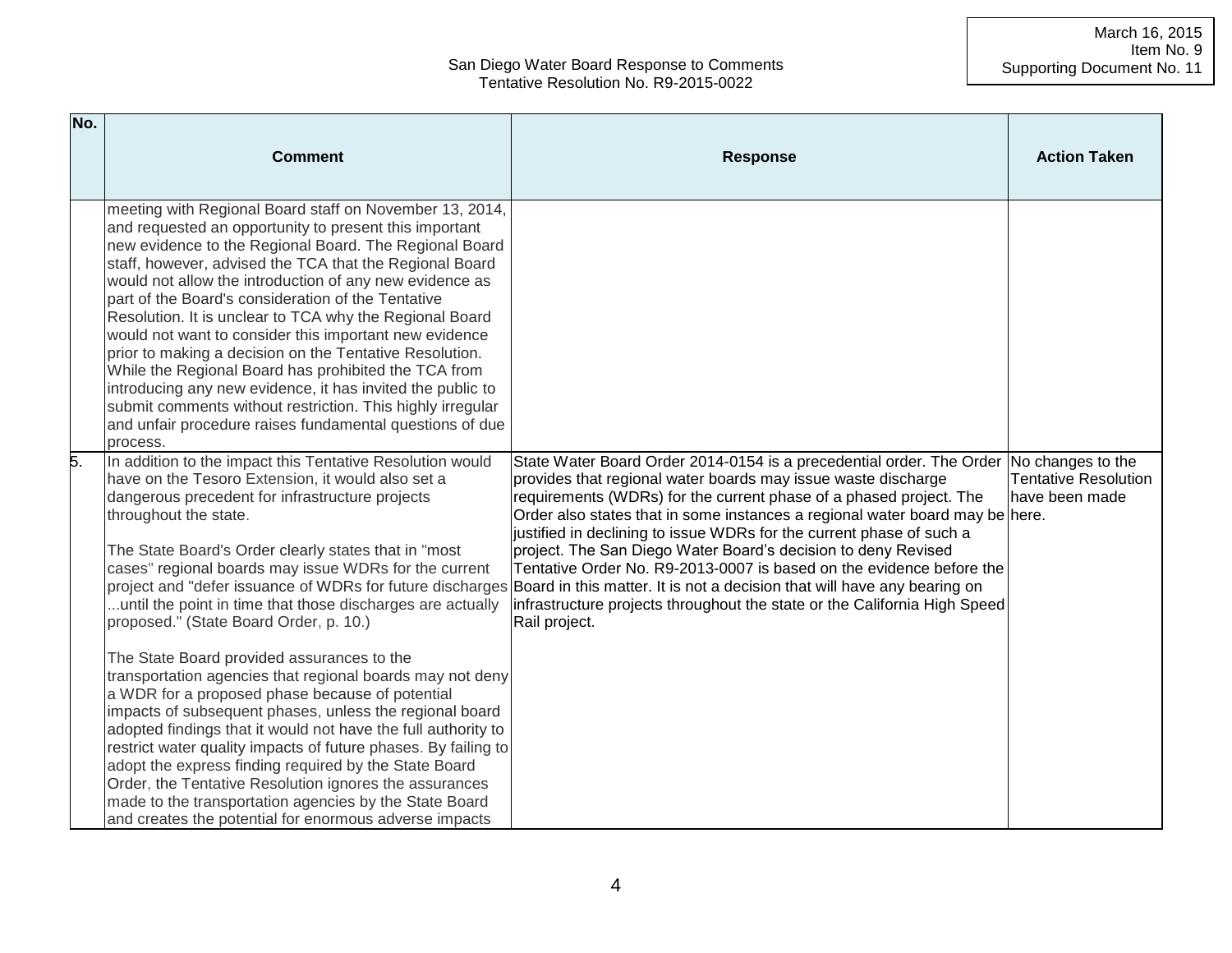| No. |                                                                                                                                                                                                                                                                                                                                                                                                                                                                                                                                                                                                                                                                                                                                                                                                                                                                                                                                                                                                                                                                                                                                                                                                                                                                                                                                                    |                                  |                                                                             |
|-----|----------------------------------------------------------------------------------------------------------------------------------------------------------------------------------------------------------------------------------------------------------------------------------------------------------------------------------------------------------------------------------------------------------------------------------------------------------------------------------------------------------------------------------------------------------------------------------------------------------------------------------------------------------------------------------------------------------------------------------------------------------------------------------------------------------------------------------------------------------------------------------------------------------------------------------------------------------------------------------------------------------------------------------------------------------------------------------------------------------------------------------------------------------------------------------------------------------------------------------------------------------------------------------------------------------------------------------------------------|----------------------------------|-----------------------------------------------------------------------------|
|     | <b>Comment</b>                                                                                                                                                                                                                                                                                                                                                                                                                                                                                                                                                                                                                                                                                                                                                                                                                                                                                                                                                                                                                                                                                                                                                                                                                                                                                                                                     | <b>Response</b>                  | <b>Action Taken</b>                                                         |
|     | on transportation projects throughout the state that are<br>being permitted in phases including, but not limited to, the<br>California High Speed Rail project and the many project<br>identified in the letters to the State Board from the<br>transportation agencies.                                                                                                                                                                                                                                                                                                                                                                                                                                                                                                                                                                                                                                                                                                                                                                                                                                                                                                                                                                                                                                                                           |                                  |                                                                             |
|     |                                                                                                                                                                                                                                                                                                                                                                                                                                                                                                                                                                                                                                                                                                                                                                                                                                                                                                                                                                                                                                                                                                                                                                                                                                                                                                                                                    | <b>Save San Onofre Coalition</b> |                                                                             |
| 6.  | The Tentative Resolution fully complies with the State<br>Board's remand order. It confirms that the Board's<br>decision was made pursuant to its authority under the<br>Porter Cologne Act, and identifies substantial evidence in<br>the record that Tesoro is simply the first step towards<br>completion of the larger and more-damaging Foothill<br>South project, and that TCA's failure to provide<br>information on the impacts of that project restricted the<br>Board's ability to exercise its full authority to condition the<br>project to avoid or minimize impacts.<br>Because it is clear that Tesoro exists only to facilitate<br>completion of the entire Foothill South project, the Board<br>properly denied TCA's application for WDRs. Approval of<br>WDRs for a partial project would significantly impair the<br>Board's options for addressing the future water quality<br>impacts of the full project and prejudice the Board's ability<br>to meet its obligations for protecting waters of the State.<br>The Tesoro Extension requires a \$200 million<br>commitment to building the 241 Completion Project,<br>which, once made, would effectively foreclose non-toll<br>road alternatives that could avoid or substantially lessen<br>impacts to waters, such as I-5 widening, arterial<br>improvements, and transit. | <b>Comments Noted.</b>           | No changes to the<br><b>Tentative Resolution</b><br>have been made<br>here. |
|     | Courts have long recognized that this kind of<br>piecemealing prejudices agency decision making. Once                                                                                                                                                                                                                                                                                                                                                                                                                                                                                                                                                                                                                                                                                                                                                                                                                                                                                                                                                                                                                                                                                                                                                                                                                                              |                                  |                                                                             |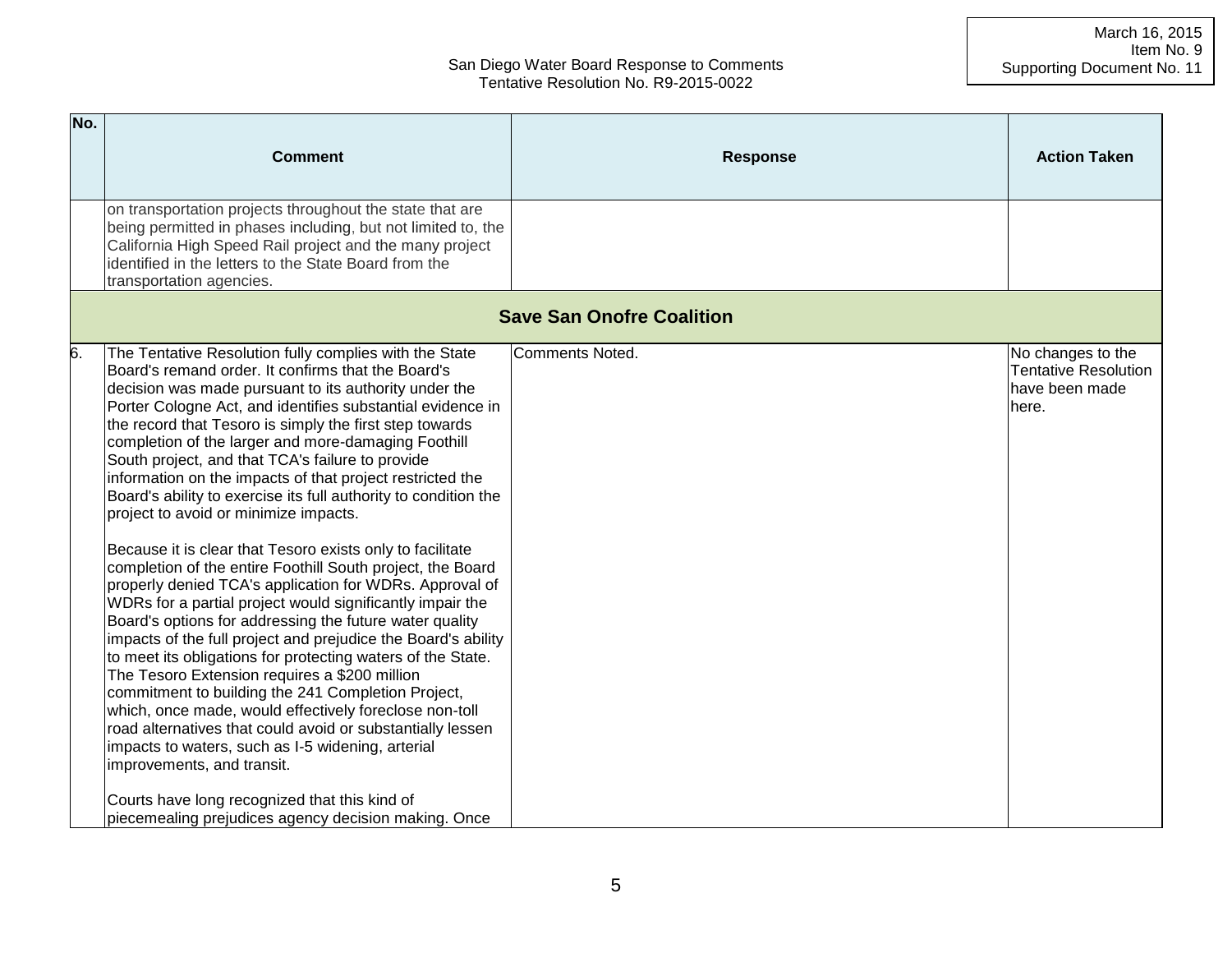#### March 16, 2015 Item No. 9 Supporting Document No. 11

| No. | <b>Comment</b>                                                                                                                                                                                                                                                                                                                                                                                                                                                                                                                                                                                                                                                                                                                                                                                                                                                                                                                                                                                                                                                                                                                                                                                                                                                                                                     | <b>Response</b>                    | <b>Action Taken</b>                                                         |
|-----|--------------------------------------------------------------------------------------------------------------------------------------------------------------------------------------------------------------------------------------------------------------------------------------------------------------------------------------------------------------------------------------------------------------------------------------------------------------------------------------------------------------------------------------------------------------------------------------------------------------------------------------------------------------------------------------------------------------------------------------------------------------------------------------------------------------------------------------------------------------------------------------------------------------------------------------------------------------------------------------------------------------------------------------------------------------------------------------------------------------------------------------------------------------------------------------------------------------------------------------------------------------------------------------------------------------------|------------------------------------|-----------------------------------------------------------------------------|
|     | agencies have approved the first piece of a project, it is<br>extremely difficult to stop the financial and "bureaucratic<br>steam roller' once it is launched." Colorado Wild, Inc. v.<br>U.S. Forest Service (D. Colo.'2007) 523 F.Supp.2d 1213,<br>1221. The original approval will ultimately "skew the<br>analysis and decision-making" of the agencies<br>responsible for overseeing the project. Id.; see also<br>Maryland Conservation Council, Inc. v. Gilchrist (4th Cir.<br>1986) 808 F.2d 1039, 1042 (4thCir. 1986) (observing that<br>permitting agency decision-makers "would inevitably be<br>influenced" if a project were allowed to proceed in<br>segments); San Joaquin Raptor/Wildlife Rescue Center v.<br>County of Stanislaus (1994) Cal.App.4th 713, 742 (full<br>consideration of alternatives will be prejudiced as well).<br>The Board's ability to retain and exercise the full range of<br>its authority to protect waters-without limiting or<br>prejudicing its ability to consider the full range of<br>alternatives to the Foothill-South-requires that it be able to<br>evaluate the entire project before the TCA irrevocably<br>commits to the construction of a portion of that project.<br>The Coalition therefore requests that the Board adopt the<br>Tentative Resolution. |                                    |                                                                             |
|     |                                                                                                                                                                                                                                                                                                                                                                                                                                                                                                                                                                                                                                                                                                                                                                                                                                                                                                                                                                                                                                                                                                                                                                                                                                                                                                                    | <b>Buena Vista Audubon Society</b> |                                                                             |
| 7.  | This letter is being written on behalf of the 2,000-plus<br>members of the Buena Vista Audubon Society in<br>Oceanside, CA. We have commented previously against<br>proposals for the Foothill Tollroad based on what we<br>believe would be its extensive environmental impact. We<br>ask you to adopt the staff-recommended findings for<br>denial of the Tesoro Extension. These findings properly<br>reflect the law and the necessity to understand the totality<br>of the Foothill Tollroad's impacts to water quality prior to<br>allowing construction to begin.                                                                                                                                                                                                                                                                                                                                                                                                                                                                                                                                                                                                                                                                                                                                           | <b>Comment Noted.</b>              | No changes to the<br><b>Tentative Resolution</b><br>have been made<br>here. |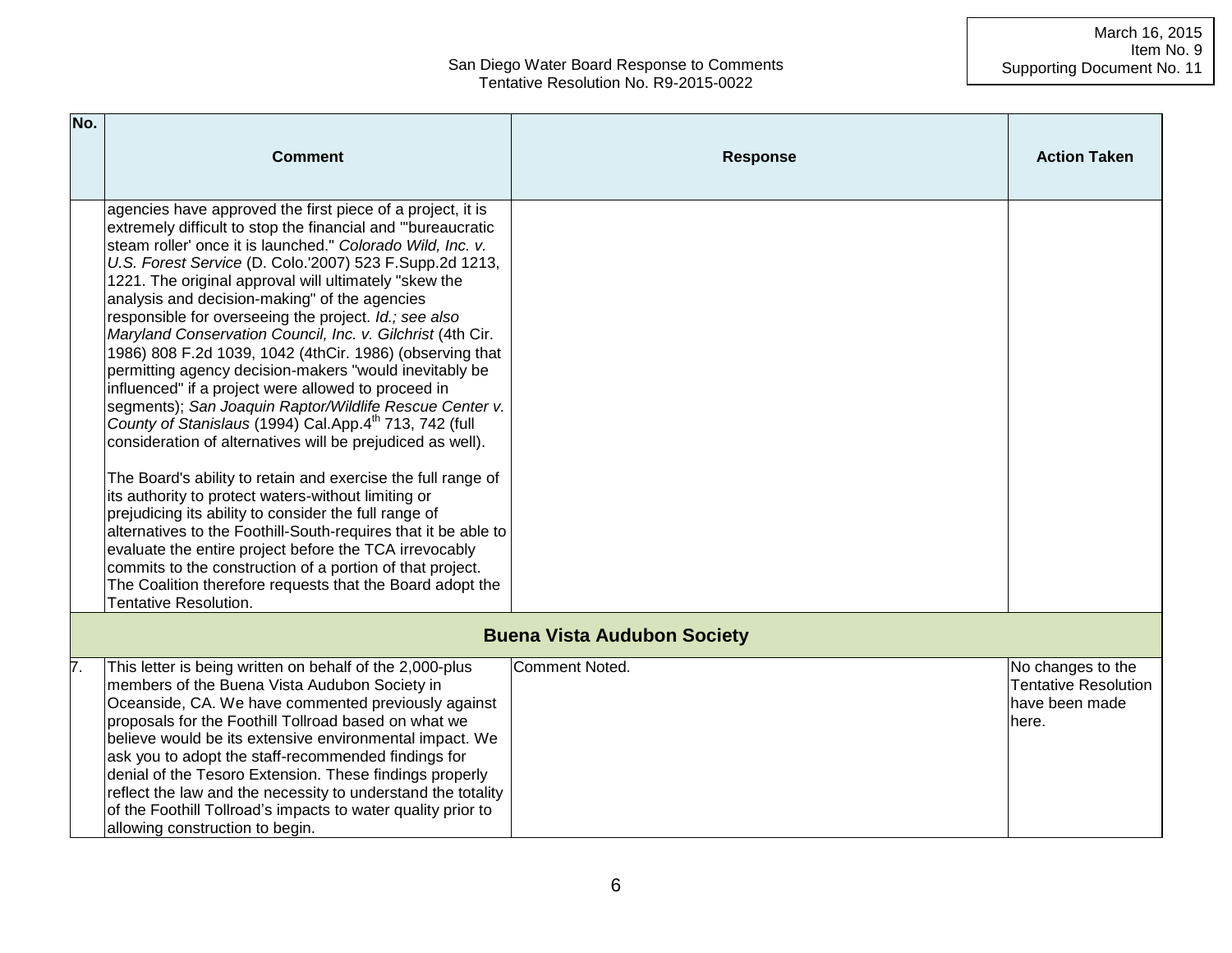| No. |                                                                                                                                                                                                                                                                                                                                                                                                                                                                                                                                                                                                                                                                                                                                                                                                                                                                                                                                                                                                                                                                                                                        |                                                               |                                                                             |
|-----|------------------------------------------------------------------------------------------------------------------------------------------------------------------------------------------------------------------------------------------------------------------------------------------------------------------------------------------------------------------------------------------------------------------------------------------------------------------------------------------------------------------------------------------------------------------------------------------------------------------------------------------------------------------------------------------------------------------------------------------------------------------------------------------------------------------------------------------------------------------------------------------------------------------------------------------------------------------------------------------------------------------------------------------------------------------------------------------------------------------------|---------------------------------------------------------------|-----------------------------------------------------------------------------|
|     | <b>Comment</b>                                                                                                                                                                                                                                                                                                                                                                                                                                                                                                                                                                                                                                                                                                                                                                                                                                                                                                                                                                                                                                                                                                         | <b>Response</b>                                               | <b>Action Taken</b>                                                         |
|     |                                                                                                                                                                                                                                                                                                                                                                                                                                                                                                                                                                                                                                                                                                                                                                                                                                                                                                                                                                                                                                                                                                                        | <b>California Native Plant Society, Orange County Chapter</b> |                                                                             |
| 8.  | The Orange County Chapter of the California Native Plant Comment Noted.<br>Society has long been concerned that the San Mateo<br>Creek watershed continue to be Southern California's only<br>remaining undammed, unarmored watershed south of<br>Ventura. It still supports the full range of riparian species<br>and habitats that have largely been extirpated in most of<br>southern California's coastal plain. The natural riparian<br>habitat in turn protects the watershed's water quality. We<br>have made these points throughout all the public<br>processes of the long campaign to defeat the Foothill<br>Tollroad.<br>The proposed Tesoro Extension could too easily lead to<br>further extension of the Tollroad down Cristianitos and<br>San Mateo Creeks to I-5. Thus the project threatens the<br>integrity of the San Mateo Creek watershed. We ask you<br>to adopt the staff-recommended findings for denial of the<br>project. These findings properly reflect the law and the<br>necessity to understand the totality of the Foothill<br>Tollroad's impacts to water quality--and hence natural |                                                               | No changes to the<br><b>Tentative Resolution</b><br>have been made<br>here. |
|     | habitat--prior to allowing construction to begin.                                                                                                                                                                                                                                                                                                                                                                                                                                                                                                                                                                                                                                                                                                                                                                                                                                                                                                                                                                                                                                                                      |                                                               |                                                                             |
|     |                                                                                                                                                                                                                                                                                                                                                                                                                                                                                                                                                                                                                                                                                                                                                                                                                                                                                                                                                                                                                                                                                                                        | <b>Malibu Surfing Association</b>                             |                                                                             |
| 9.  | We write today to ask that you to adopt the staff-<br>recommended findings for denial of the Tesoro Extension<br>(SR241) Project, Orange County. These findings properly<br>reflect the law and the necessity to understand the totality<br>of the Foothill Tollroad's impacts to water quality prior to<br>allowing construction to begin. The Foothill Tollroad would<br>run through some of Southern California's most intact<br>habitat lands in Orange and San Diego Counties and<br>literally bisect San Onofre State Beach. The California<br>Coastal Commission and the U.S. Department Commerce<br>turned it down the TCA's 241 project proposals. Even so,<br>TCA has developed a strategy of first constructing the                                                                                                                                                                                                                                                                                                                                                                                         | Comment Noted.                                                | No changes to the<br><b>Tentative Resolution</b><br>have been made<br>here. |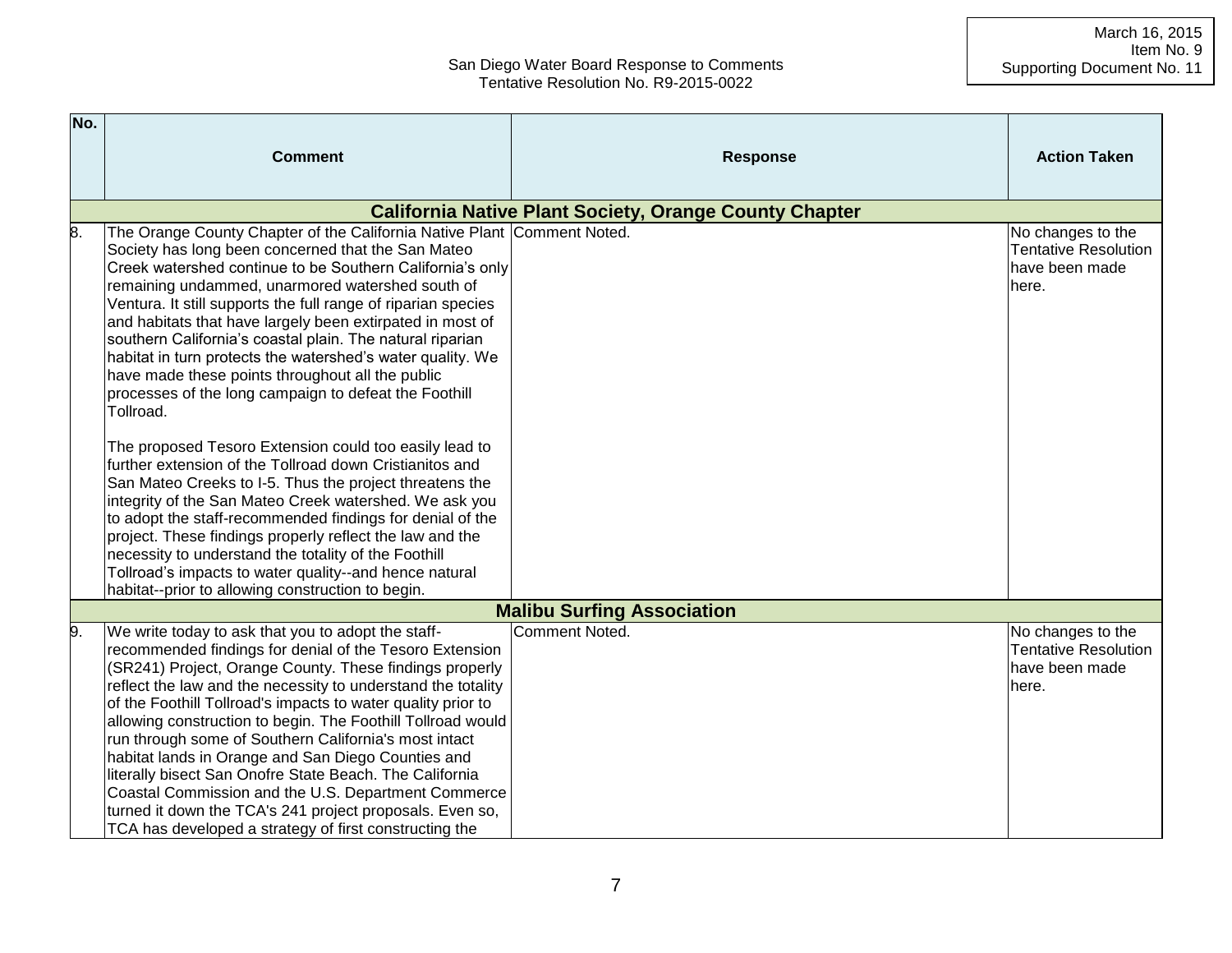| No. |                                                                                                                                                                                                                                                                                                                                                                                                                                                                                                                                                                                                                                                                                                                                                                                                                                                                                                                                              |                                               |                                                                             |
|-----|----------------------------------------------------------------------------------------------------------------------------------------------------------------------------------------------------------------------------------------------------------------------------------------------------------------------------------------------------------------------------------------------------------------------------------------------------------------------------------------------------------------------------------------------------------------------------------------------------------------------------------------------------------------------------------------------------------------------------------------------------------------------------------------------------------------------------------------------------------------------------------------------------------------------------------------------|-----------------------------------------------|-----------------------------------------------------------------------------|
|     | <b>Comment</b>                                                                                                                                                                                                                                                                                                                                                                                                                                                                                                                                                                                                                                                                                                                                                                                                                                                                                                                               | <b>Response</b>                               | <b>Action Taken</b>                                                         |
|     | northern segment called the Tesoro Extension and thus<br>creating pressure for completion. We were part of a<br>coalition who spoke out against their original proposal --<br>we object with equal voice to this new proposal. We ask<br>the Regional Board to adopt the staff findings and finalize<br>this decision at your hearing on March 16, 2015.                                                                                                                                                                                                                                                                                                                                                                                                                                                                                                                                                                                     |                                               |                                                                             |
|     |                                                                                                                                                                                                                                                                                                                                                                                                                                                                                                                                                                                                                                                                                                                                                                                                                                                                                                                                              | <b>Saddleback Canyons Conservancy</b>         |                                                                             |
| 10. | We have long opposed the extension of the Foothill<br>Tollroad because of its significant environmental impacts<br>and desecration of San Onofre State Park. We ask you to<br>adopt the staff-recommended findings for denial of the<br>Tesoro Extension. These findings properly reflect the law<br>and the necessity to understand the totality of the Foothill<br>SR 241 toll road's impacts to water quality.                                                                                                                                                                                                                                                                                                                                                                                                                                                                                                                            | Comment Noted.                                | No changes to the<br><b>Tentative Resolution</b><br>have been made<br>here. |
|     | We respectfully ask the Regional Board to finalize this<br>decision at your hearing on March16, 2015. Thank you for<br>your consideration in this matter.                                                                                                                                                                                                                                                                                                                                                                                                                                                                                                                                                                                                                                                                                                                                                                                    |                                               |                                                                             |
|     |                                                                                                                                                                                                                                                                                                                                                                                                                                                                                                                                                                                                                                                                                                                                                                                                                                                                                                                                              | <b>South Coast Chapter of Trout Unlimited</b> |                                                                             |
| 11. | We are concerned the TCA's application does not meet<br>the standards as required by the Southern Orange County<br>Hydromodification Management Plan (HMP). TCA is<br>overlooking impacts to wetlands, the San Juan Creek, and<br>to the surrounding watershed that could subsequently<br>impact coastal resources and ecology. The first section of<br>the road is not only environmentally damaging, but this<br>segment of the road would give the TCA momentum to<br>complete the full road. Their full road would absolutely<br>devastate fragile watersheds, greatly impact San Mateo<br>State Park, San Onofre State Beach and the beloved<br>recreation coastal zone for more than 2.4 million<br>visitors/surfers each year. As if the impacts to the<br>environment were not bad enough, this first 5-mile<br>segment would be a literal "road to nowhere," ending at a<br>dirt road and threatening to create unnecessary traffic | Comment Noted.                                | No changes to the<br><b>Tentative Resolution</b><br>have been made<br>here. |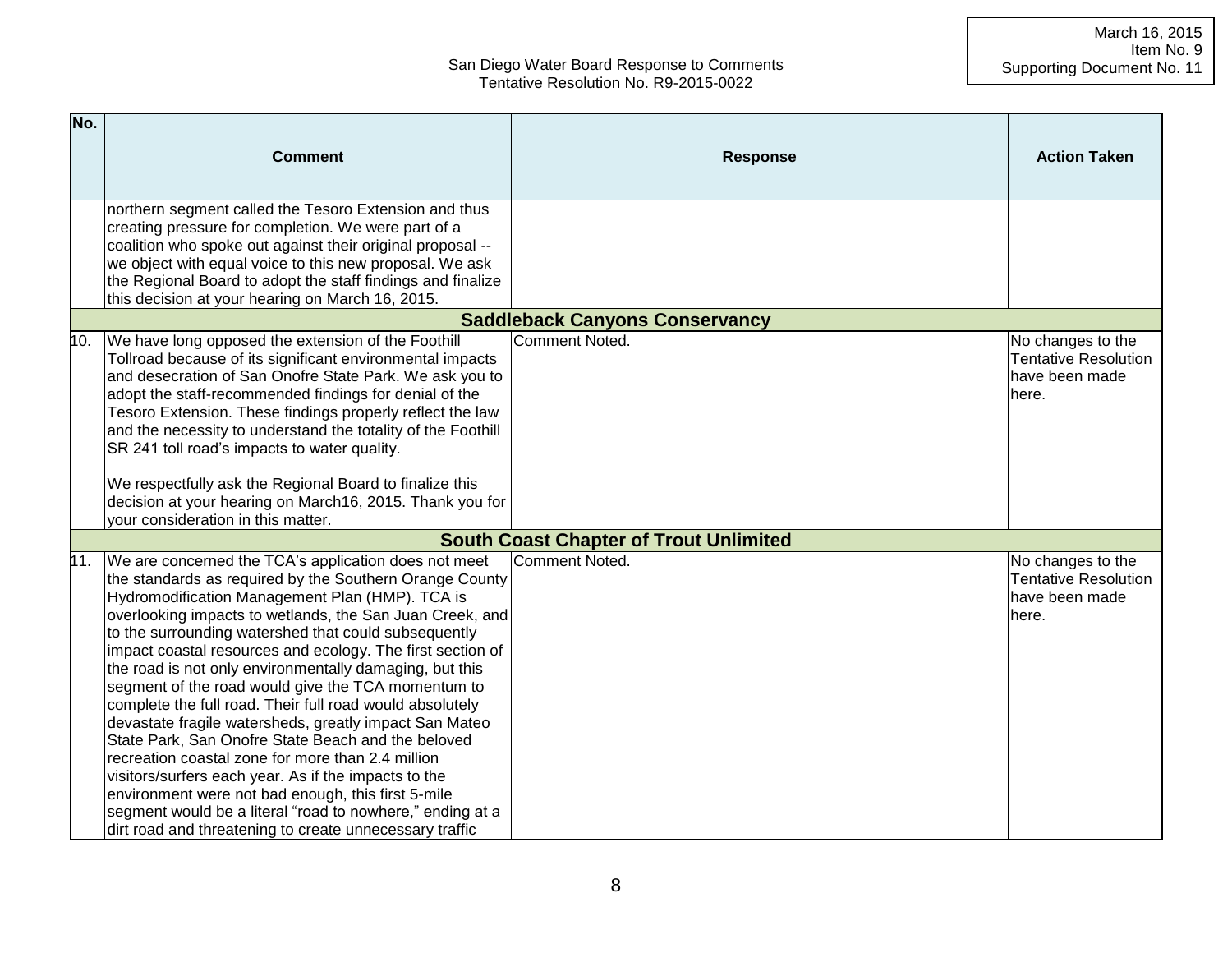| No. | <b>Comment</b>                                                                                                                                                                                                                                                                               | <b>Response</b>                                                                     | <b>Action Taken</b>                                                           |  |
|-----|----------------------------------------------------------------------------------------------------------------------------------------------------------------------------------------------------------------------------------------------------------------------------------------------|-------------------------------------------------------------------------------------|-------------------------------------------------------------------------------|--|
|     | nightmares for thousands of Orange County residents.<br>For these reasons, we urge the Regional Board to "stay<br>the course" and again DENY waste discharge<br>requirements for the so-called Tesoro Extension project.                                                                     |                                                                                     |                                                                               |  |
|     |                                                                                                                                                                                                                                                                                              | <b>Wild Heritage Planners</b>                                                       |                                                                               |  |
| 12. | We ask you to adopt the staff-recommended findings for<br>denial of the Tesoro Extension. These findings properly<br>reflect the law and the necessity to understand the totality<br>of the Foothill SR 241 toll road's impacts to water quality<br>prior to allowing construction to begin. | Comment Noted.                                                                      | No changes to the<br><b>Tentative Resolution</b><br>have been made<br>lhere.  |  |
|     |                                                                                                                                                                                                                                                                                              | 2,759 Private Citizen Format Letter Comments in Support of the Tentative Resolution |                                                                               |  |
| 13. | As a concerned citizen, I ask you to adopt the staff-<br>recommended findings for denial of the Tesoro Extension.                                                                                                                                                                            | Comments Noted.                                                                     | No changes to the<br><b>Tentative Resolution</b><br>lhave been made<br>lhere. |  |
|     | 3 Private Citizen Format Letter Comments Against the Tentative Resolution                                                                                                                                                                                                                    |                                                                                     |                                                                               |  |
| 14. | Join me and support TCA's WDR application.                                                                                                                                                                                                                                                   | Comments Noted.                                                                     | No changes to the<br><b>Tentative Resolution</b><br>lhave been made<br>lhere. |  |